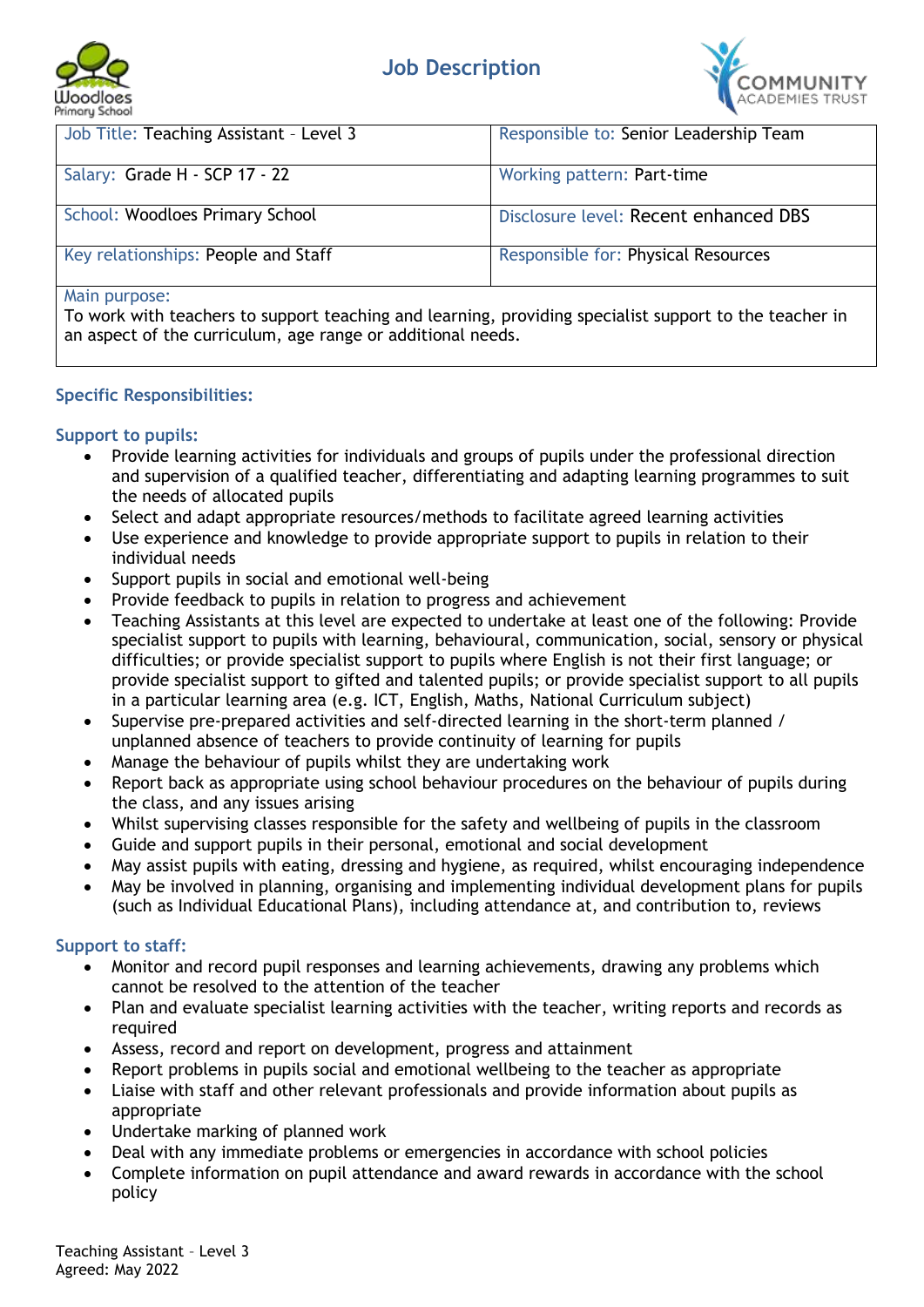## **Job Description**





### **Support to school:**

- Understand the school's policies relevant to the specialist subject/support provided and how they relate to local and national frameworks/policies.
- Be aware of and support difference and ensure all pupils have equal access to opportunities to learn and develop
- Contribute to the overall ethos/work/aims of the school
- Undertake planned supervision of pupils' out of school hours learning activities, where appropriate
- May provide short term cover supervision of classes
- May establish and maintain relationships with families, carers and other adults, e.g. speech therapists
- May supervise the work of other support staff/trainees
- May escort and supervise pupils on educational and out of school activities
- May prepare and present displays
- May supervise individuals and groups of pupils throughout the day, including supervision in the classroom, playground and dining areas
- May be responsible for pupils who are not working to the normal timetable
- May undertake work to support SATs tests

#### **Resources:**

- Prepare the classroom/outside areas for lessons, ensuring that resources are available and cleared away at the end of the lessons as appropriate
- May be responsible for the preparation, maintenance and control of stocks of materials and resources

#### **Support to organisation:**

- Contribute to the overall ethos/ work/ aims of the trust
- Attend and participate in meetings and participate in training and other learning activities as required
- Understand and comply with policies and procedures relating to child protection, health & safety, security and confidentiality & data protection, reporting concerns to an appropriate person
- Support the reduction of energy and resource usage across the trust
- Ensure you remain up to date with legislative changes and best practise within your field
- Demonstrate duties to new or less experienced staff as required

#### **Safeguarding children:**

The trust is committed to safeguarding and promoting the welfare of children and young people. We expect all staff to share this commitment and to undergo appropriate checks, including enhanced DBS checks.

The above responsibilities are subject to the general duties and responsibilities contained in the Statement of Conditions of Employment. The duties of this post may vary from time to time without changing the general character of the post or level of responsibility entailed.

The person undertaking this role is expected to work within the policies, ethos and aims of the Trust and to carry out such other duties as may reasonably be assigned by the Line Manager. The post holder will be expected to have an agreed flexible working pattern to ensure that all relevant functions are fulfilled through direct dialogue with employees, contractors and community members.

#### **English Duty:**

This role is covered under part 7 of the Immigration Act 2016 and therefore the ability to speak fluent spoken English is an essential requirement for this role.

Teaching Assistant – Level 3 Agreed: May 2022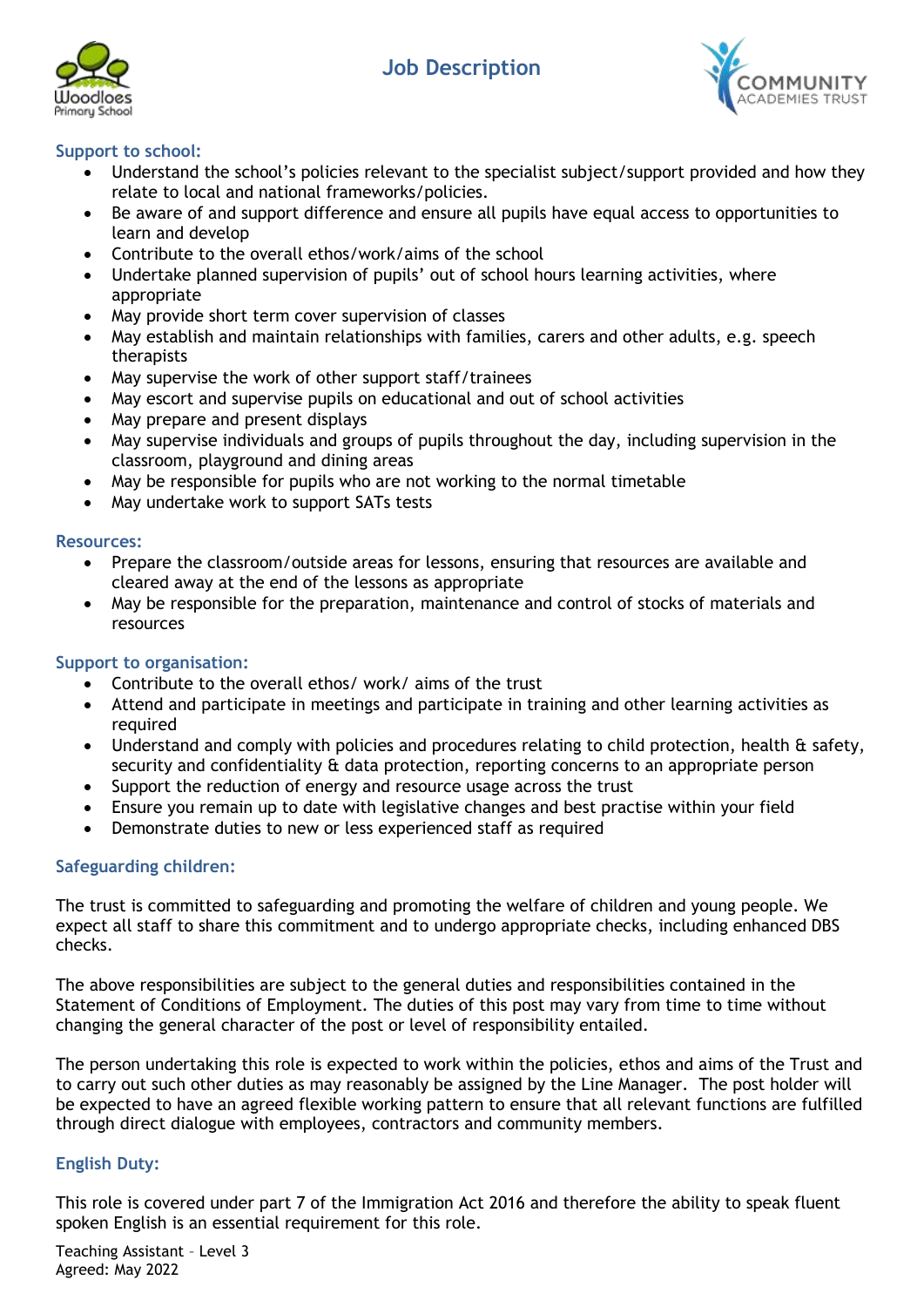



## **Person Specification**

#### **Our Values and Vision:**

These are our values. They can be thought of as our 'non-negotiables' – beliefs, expectations and standards that underpin how we work with the young people in our care, and the community we serve. We believe that if we work in the context of these values, students will achieve more than they ever thought possible. They are also values that have evolved following a sustained period of success for our school.

#### **Our Young People:**

We value three main types of achievement for our young people, and the vision for our school is that we ensure our students are empowered to achieve to a consistently outstanding level.

Achievement – Academic: We believe all young people have the potential to achieve great things. Intelligence can be developed regardless of emotional and social background, given appropriate teaching and bespoke, individualised support.

Young people should be encouraged to develop autonomy and meta-cognitive control ('knowing what to do when they don't know what to do') in their learning and to gain inspiration from learning. They should be equipped with a crucial sense of possibility based on a well-developed self-awareness and ambition – ambition not only for themselves but for the communities in which they live and work.

Achievement – 'letting your light shine': All young people achieve things they can be proud of every day in addition to academic success and outside our school's planned curriculum. We have a vital role in ensuring individuals develop their own talents and interests and have a responsibility to instil in them a sense of pride in who they are and what they achieve. We must recognise and celebrate these achievements.

Achievement – relationships (Starfish Principle): Excellent relationships for learning are a prerequisite for all other achievements. Relationships that result in mutual respect between young people and all other members of our school community will ensure learning can be fun in a disciplined and caring environment where the highest expectations are the norm.

#### **Our Staff:**

Our Values extend to how we challenge, support and work with each other. All staff (support and teaching) play a crucial role in the education of young people. We all understand how our work has a direct influence on the life chances of the young people in our care. In the same way that we all have a duty of care to them, we have a duty of care to each other and have regard for each other's professional and personal wellbeing.

The Trust Board sees all members of the Trust's staff community as learners. They are empowered to make decisions, be creative and to lead. Mutual respect pervades all relationships working together to enhance professional learning and practice and collaboration; collegiality and a sense of team identifies how all staff work together. Staff co-operate with each other and are not in competition with each other – they are part of a team that ensures the academies throughout the Trust strengthen their positions among the best academies in the country.